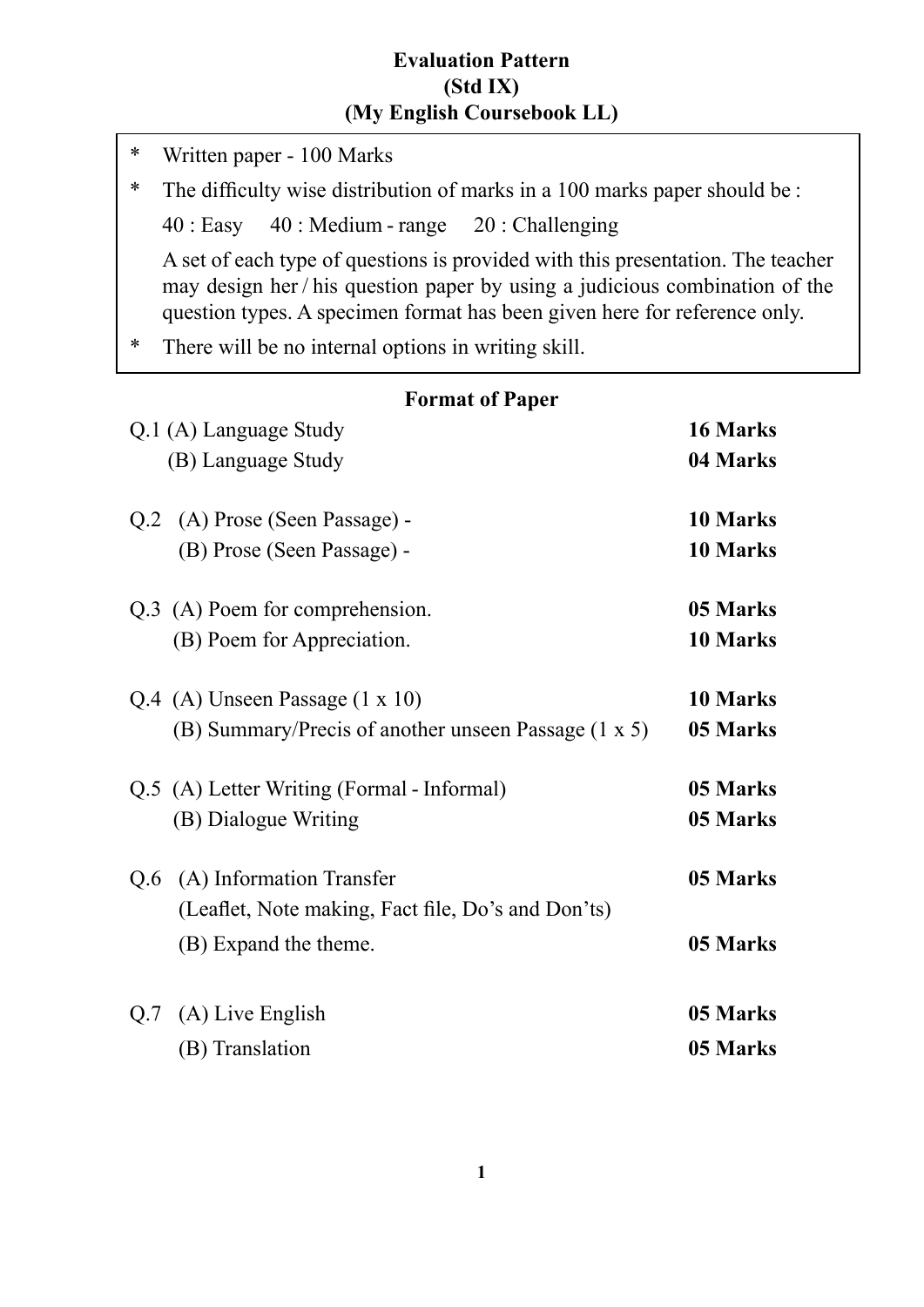## **Marks Distribution**

|    | Q.1 (A) Language Study                                      | 16 Marks |
|----|-------------------------------------------------------------|----------|
|    | 1. Copy the words.                                          | 02 Marks |
|    | 8 words (minimum 5 letter words)                            |          |
|    | 2. Copy the sentences correctly.                            | 02 Marks |
|    | 4 sentences - Capitalization, Puncutation Marks             |          |
|    | $\ast$<br>Simple Statement                                  |          |
|    | ∗<br>Question                                               |          |
|    | Exclamation<br>∗                                            |          |
|    | ∗<br>Simple statement with contracted forms.                |          |
|    | 3. Put the words in alphabetical order.                     | 02 Marks |
|    | (a) Words beginning with different letters                  |          |
|    | (b) Words beginning with same letters                       |          |
|    | (4 words each)                                              |          |
|    | 4. Punctuate the following (2 sentences).                   | 02 Marks |
|    | Use of quotation marks, commas, apostrophe,                 |          |
|    | capitalization, full-stop, question mark, exclamation mark. |          |
| 5. | Make four words each (minimum 3 letters) using the          |          |
|    | letters in the given word.                                  | 02 Marks |
| 6. | Spot the error and write the correct sentence.              | 02 Marks |
|    | Subject - verb agreement (be, do, have,<br>∗                |          |
|    | third person, singular)                                     |          |

- \* Using the correct verb form.
- 7. Write related words. 03 marks

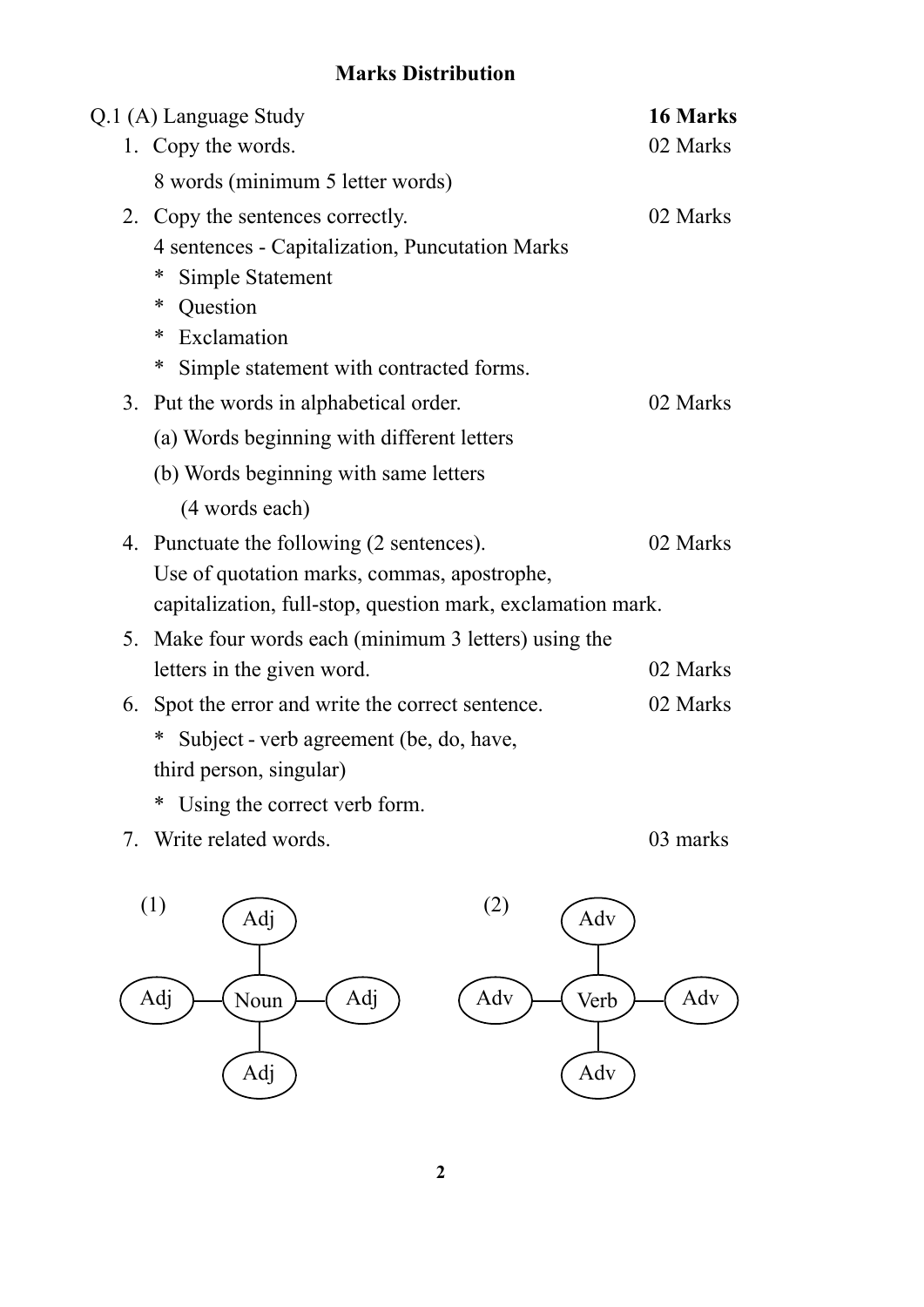

| (B) Do as directed.                                    | 04 Marks |
|--------------------------------------------------------|----------|
| (1) Make meaningful sentences by using given phrases.  | 01 Mark  |
| (2) Word formation.                                    | 02 Marks |
| (Add a prefix or suffix to make new words and          |          |
| use it in your own sentences)                          |          |
| (3) Make the sentence bigger by adding a clause.       | 01 Mark  |
| Q.2 (A-B) Seen Passages $(2 \times 10)$                | 20 Marks |
| (A1) Simple Factual                                    | 02 Marks |
| (A2) Complex Factual                                   | 02 Marks |
| (A3) Vocabulary based                                  | 02 Marks |
| (A4) Grammar (Language Study) based                    | 02 Marks |
| (A5) Open ended / Personal response                    | 02 Marks |
| Q.3 (A) Poem for comprehension.                        | 05 Marks |
| (A1) Simple Factual                                    | 02 Marks |
| (A2) Complex Factual                                   | 02 Marks |
| (A3) Vocabulary based/Poetic device                    | 01 Mark  |
| (B) Poem for Appreciation.                             | 10 Marks |
| ∗<br>Title                                             | 01 Mark  |
| Author<br>∗                                            | 01 Mark  |
| ∗<br>Rhyme scheme                                      | 01 Mark  |
| ∗<br>Favourite line/lines (Any 2)                      | 01 Mark  |
| $\ast$<br>Theme / Central Idea (At least 2 to 3 lines) | 02 Marks |
| *<br>Figure of speech (Any 1)                          | 01 Mark  |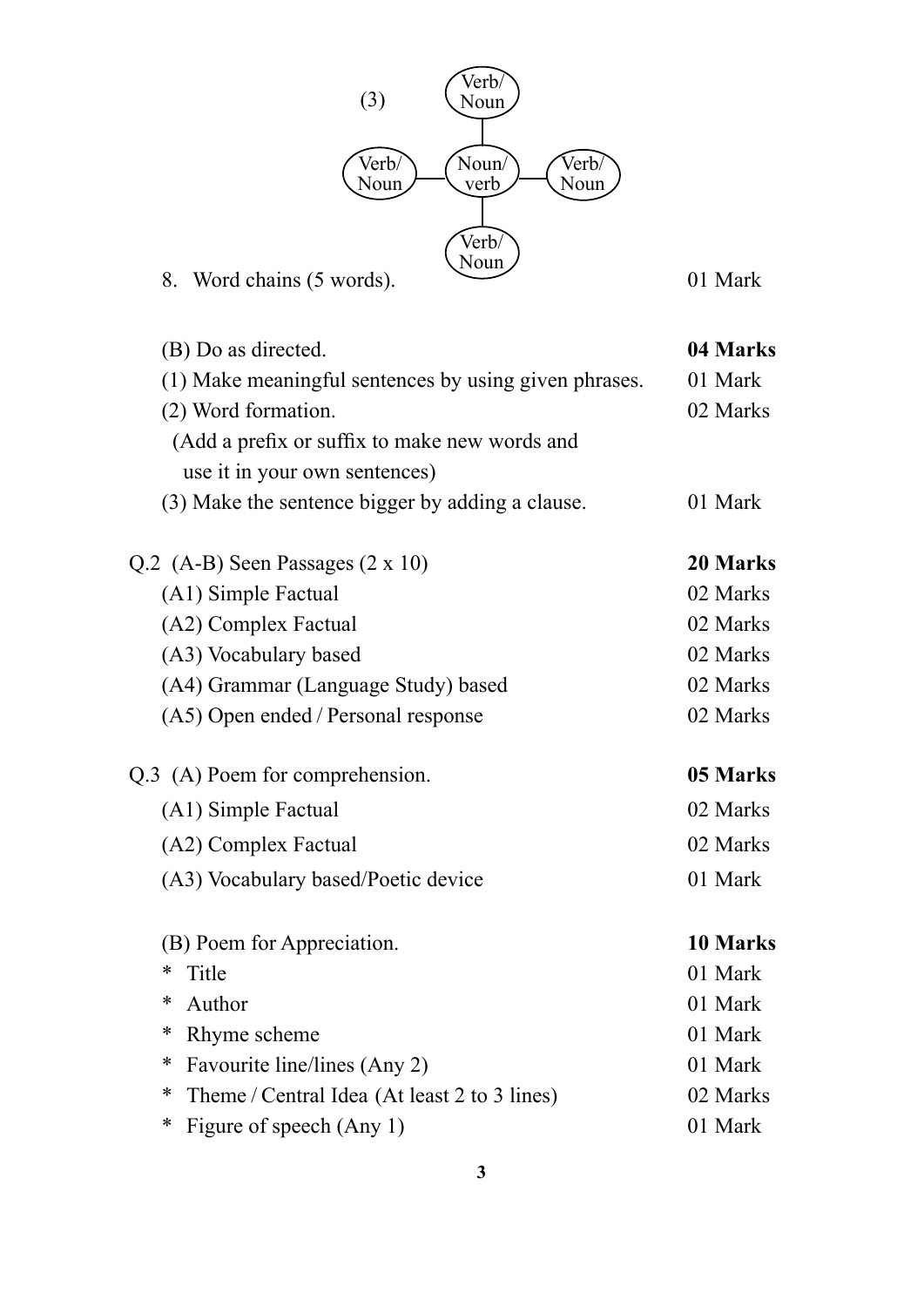| *<br>Special Features (Type of the poem, Imagery, |          |
|---------------------------------------------------|----------|
| Implied meaning if any) - (At least 5 to 6 lines) | 02 Marks |
| *<br>Why I like/don't like the poem               | 01 Mark  |
| Q.4 (A) Unseen passage.                           | 10 Marks |
| (A1) Simple Factual                               | 02 Marks |
| (A2) Complex Factual                              | 02 Marks |
| (A3) Vocabulary based                             | 02 Marks |
| (A4) Language Study                               | 02 Marks |
| (A5) Open ended/Personal response                 | 02 Marks |
| (B) Summary of another unseen passage.            | 05 Marks |
| • Suggest/Write a title.                          | 01 Mark  |
| • Central idea/Theme.                             | 02 Marks |
| • Use of appropriate language.                    | 02 Marks |

## Q.5 (A) Letter Writing. **05 Marks**

Formal Informal

| ∗ | Date               |                                             | Date           |                       |
|---|--------------------|---------------------------------------------|----------------|-----------------------|
|   | * Sender's address | $1/2$ Mark                                  | Sender's place | $1/2$ Mark            |
| ∗ | Salutation         |                                             | Salutaion      | $-1/2$ Mark           |
| ∗ | Closing            | $\left\{ \frac{1}{2} \text{ Mark} \right\}$ | Closing        | $-1/2$ Mark           |
|   | * Main body        | $-2\frac{1}{2}$ Marks                       | Main body      | $-2\frac{1}{2}$ Marks |
| ∗ | Subject            | $-1/2$ Mark                                 | Grammar        | - 1 Mark              |
| ∗ | Frammar            | - 1 Mark                                    |                |                       |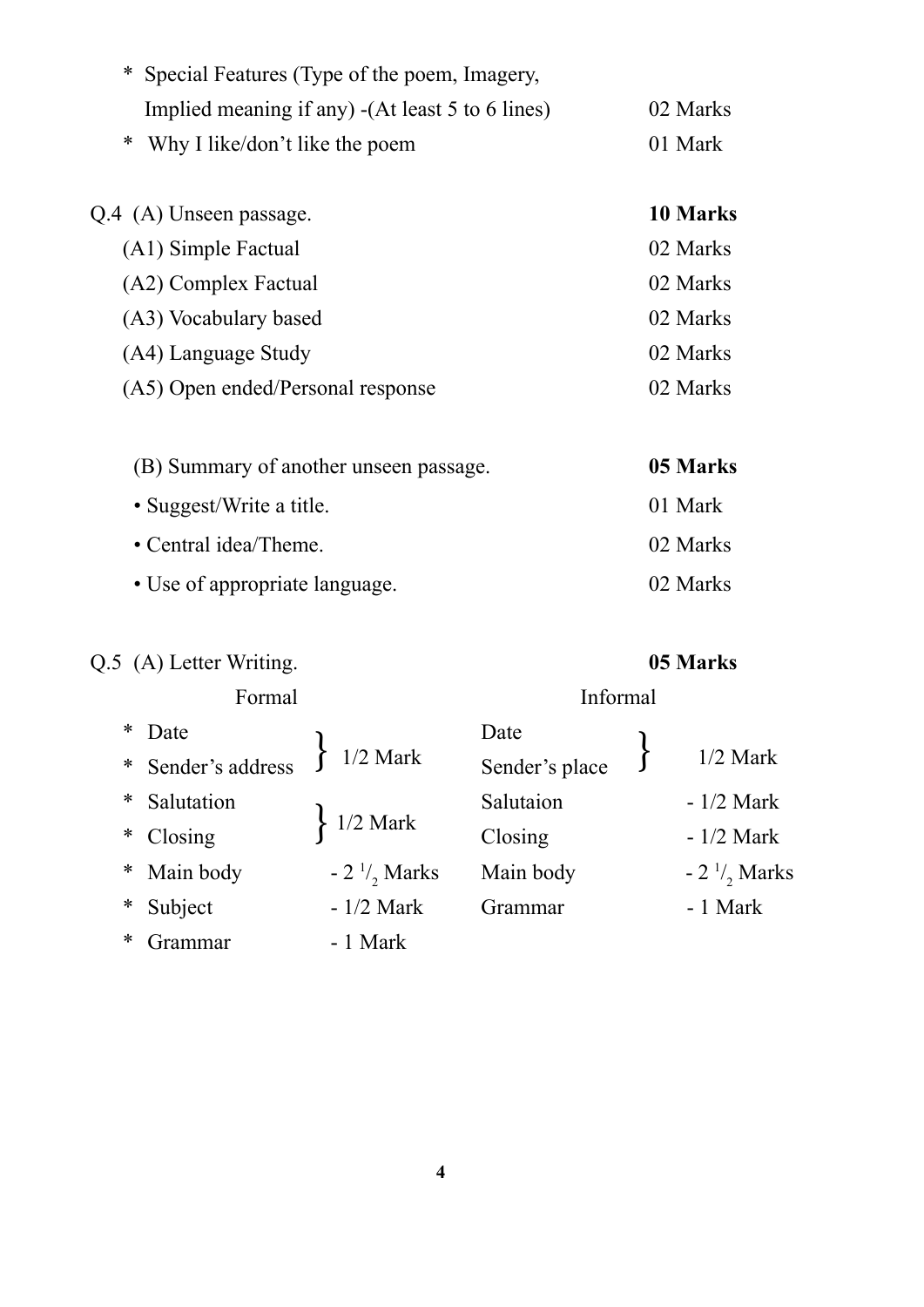| (B) Dialogue Writing.                                           |                                   |                                                                          | 05 Marks |  |
|-----------------------------------------------------------------|-----------------------------------|--------------------------------------------------------------------------|----------|--|
| (a) Prepare a dialogue from the jumbled sentences (4 sentences) | 01 Mark                           |                                                                          |          |  |
| (b) Complete the dialogue.                                      |                                   |                                                                          | 01 Mark  |  |
| (Any 2 questions from Chit - Chat)                              |                                   |                                                                          |          |  |
| (c) Write a dialogue on given theme.                            | 03 Marks                          |                                                                          |          |  |
|                                                                 | (Any one theme from Chit - Chat)  |                                                                          |          |  |
| minimum 3 meaningful exchanges)                                 |                                   |                                                                          |          |  |
| (A) Information Transfer.<br>Q.6                                |                                   |                                                                          | 05 Marks |  |
| Read and present in a graphic form.<br>∗                        |                                   |                                                                          |          |  |
|                                                                 |                                   | (Chart, tree - diagram, flow - chart, note making, Do's and Don'ts etc.) |          |  |
| ∗                                                               |                                   |                                                                          |          |  |
| Verbal to non-verbal                                            | Observe the graphic and describe. |                                                                          |          |  |
|                                                                 |                                   | Non-verbal to verbal                                                     |          |  |
| $\bullet$ Title                                                 | 01 Mark                           | $\bullet$ Title                                                          | 01 Mark  |  |
| • Use of proper layout 01 Mark                                  |                                   | • Use of given points                                                    | 02 Marks |  |
| • Covering all points 02 Marks                                  |                                   | • Grammar                                                                | 01 Mark  |  |
| • Appropriate vocabulary 01 Mark                                |                                   | • Layout and conclusion 01 Mark                                          |          |  |
| (B) Expand the theme.                                           |                                   |                                                                          | 05 Marks |  |
| (Activities from Warming up and English workshop writing)       |                                   |                                                                          |          |  |
| • Based on given proverb                                        |                                   |                                                                          |          |  |
| • Description of place, person, situation                       |                                   |                                                                          |          |  |
| • Story with beginning/middle/end                               |                                   |                                                                          |          |  |
| Title and Beginning                                             | 01 Mark                           |                                                                          |          |  |
| Conclusion                                                      | 01 Mark                           |                                                                          |          |  |
| Use of given points                                             | 01 Mark                           |                                                                          |          |  |

- Additional points 01 Mark
- Grammar 01 Mark